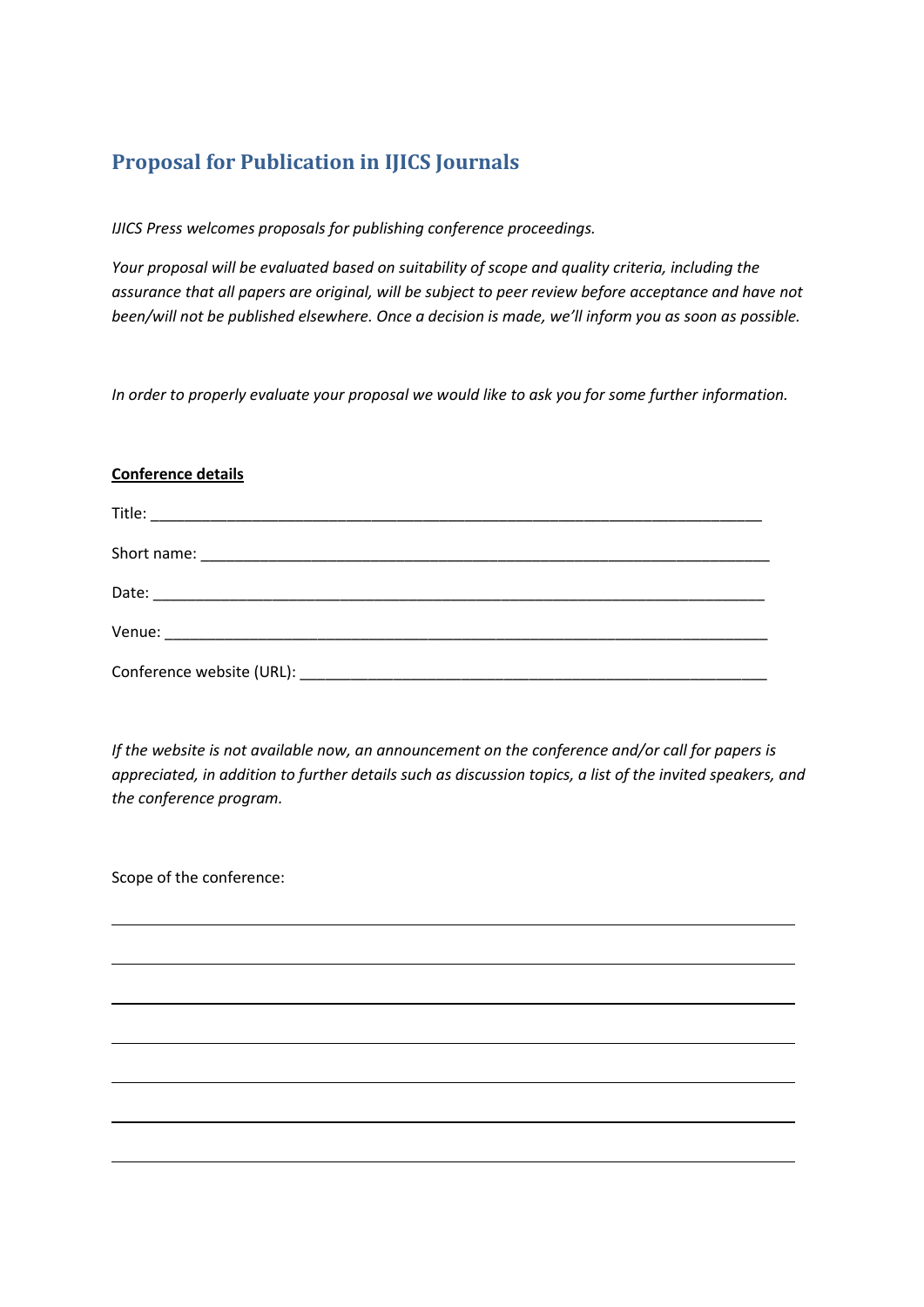| Conference Chair:                                                                |
|----------------------------------------------------------------------------------|
|                                                                                  |
|                                                                                  |
|                                                                                  |
| ,我们也不会有什么。""我们的人,我们也不会有什么?""我们的人,我们也不会有什么?""我们的人,我们也不会有什么?""我们的人,我们也不会有什么?""我们的人 |
|                                                                                  |
| ,我们也不会有什么。""我们的人,我们也不会有什么?""我们的人,我们也不会有什么?""我们的人,我们也不会有什么?""我们的人,我们也不会有什么?""我们的人 |
| ,我们也不会有什么。""我们的人,我们也不会有什么?""我们的人,我们也不会有什么?""我们的人,我们也不会有什么?""我们的人,我们也不会有什么?""我们的人 |
|                                                                                  |
| ,我们也不会有什么。""我们的人,我们也不会有什么?""我们的人,我们也不会有什么?""我们的人,我们也不会有什么?""我们的人,我们也不会有什么?""我们的人 |
| ,我们也不会有什么。""我们的人,我们也不会有什么?""我们的人,我们也不会有什么?""我们的人,我们也不会有什么?""我们的人,我们也不会有什么?""我们的人 |
| Conference Committee members: () Attached                                        |
| Expected number of participants: ___________                                     |

Has the conference been run previously and if so how many times? Can you provide details/URL of the previous conference(s)?

### **IJICS Journal**

Please visit

<www.ijics.com>

to see which Procedia journal fits best with the aims and scope of your conference: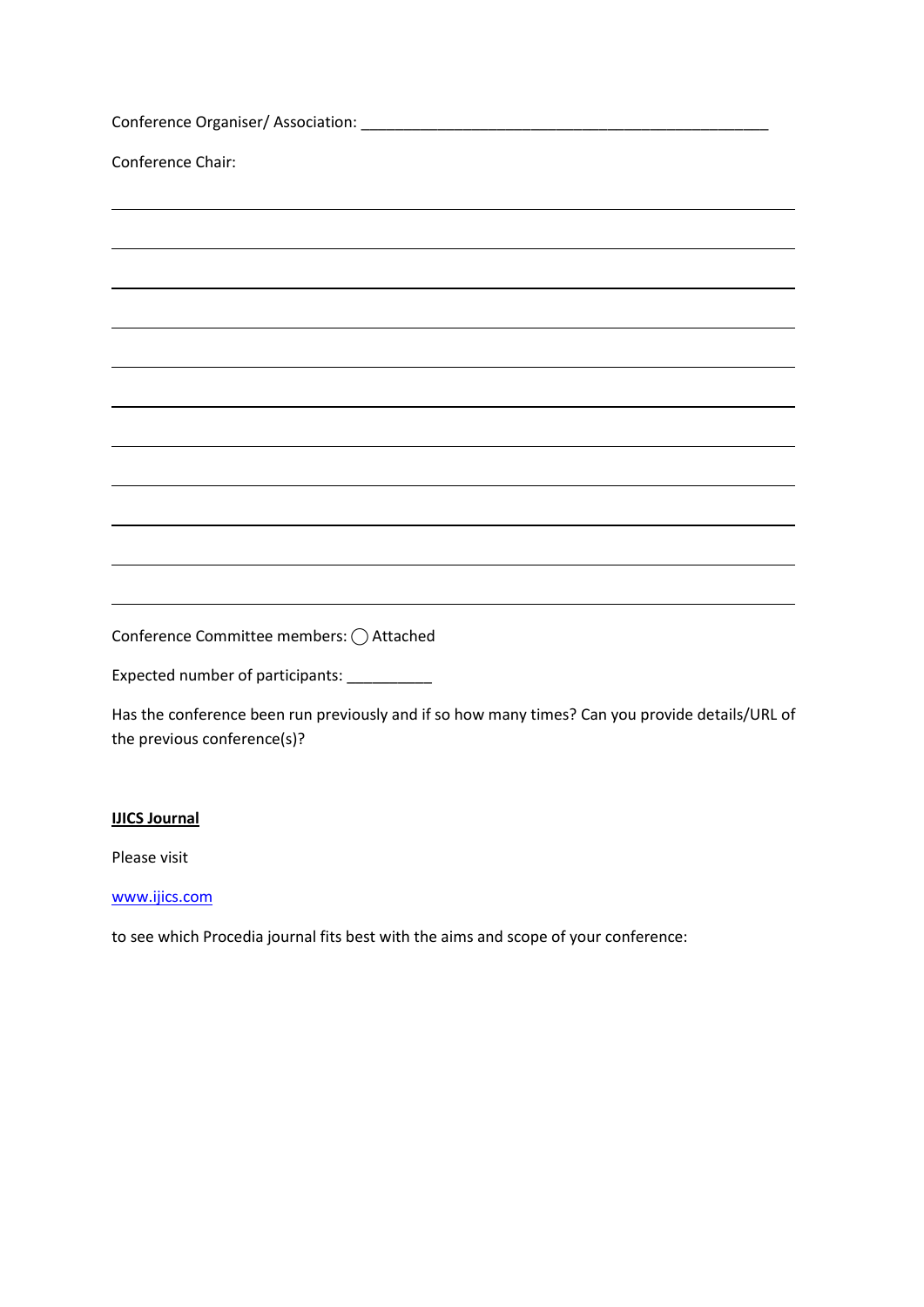#### **Proceedings details**

Guest editor(s) name/affiliation/email:

| Number of papers: ____                                                           |
|----------------------------------------------------------------------------------|
| Number of pages per paper: ____                                                  |
| Number of expected total pages: ____                                             |
|                                                                                  |
| Desired publication date of the proceedings: ___________________________________ |

In addition to online, the papers can be published in printed volumes (soft- or hard bound), or on a CD-ROM, or on a memory stick, for distribution to the conference delegates and stakeholders. Please indicate if you would need hard copies, and if yes, in which format and how many:

Any other comment: \_\_\_\_\_\_\_\_\_\_\_\_\_\_\_\_\_\_\_\_\_\_\_\_\_\_\_\_\_\_\_\_\_\_\_\_\_\_\_\_\_\_\_\_\_\_\_\_